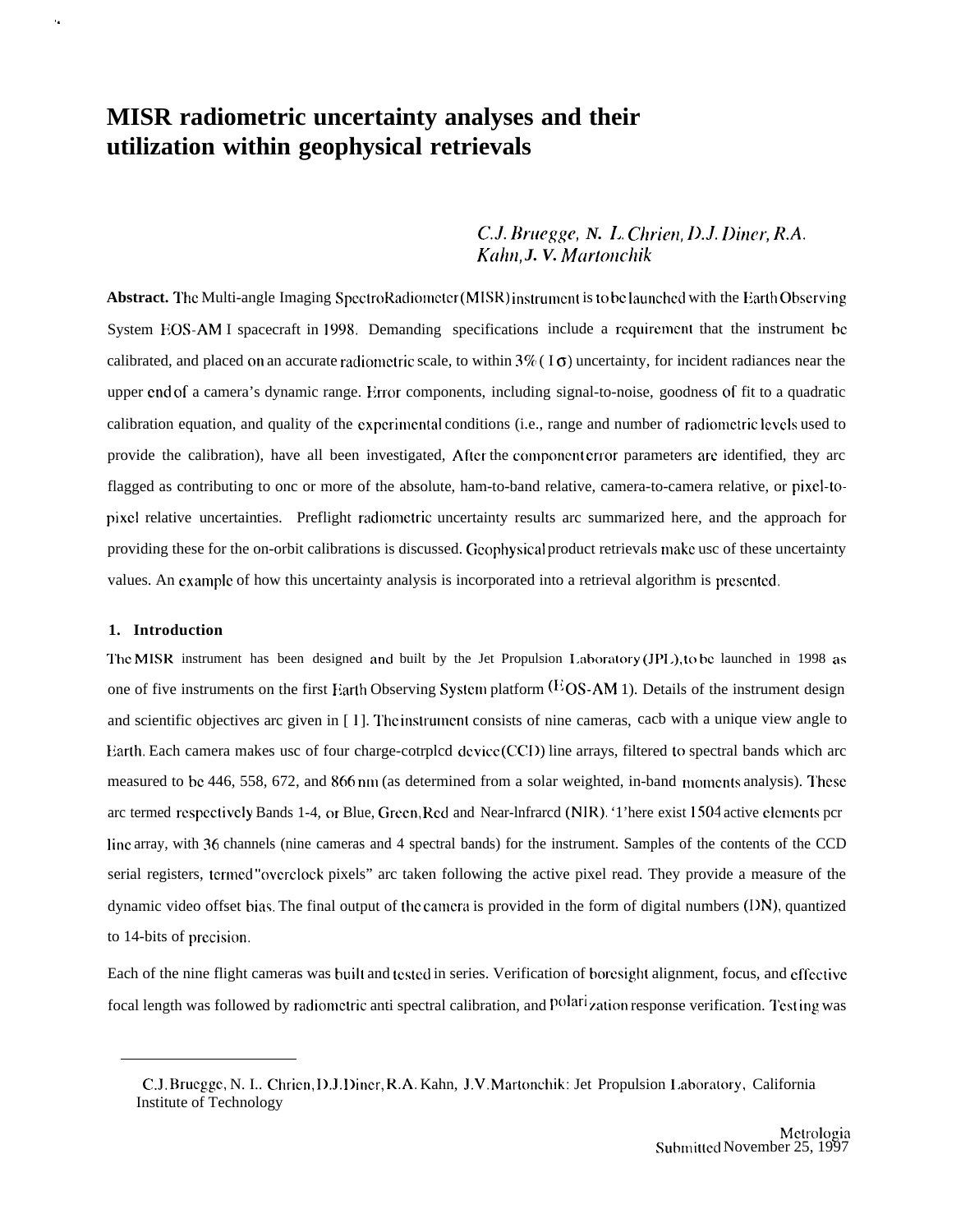done under vacuum conditions, at temperatures predicted for the flight environment. The CCD focal planes are actively controlled to -5° C.

I)uring radiornctric calibration the relationship bctwccn an incident radiance field and camera digital output is measured. The radiometric scale is established preflight (and in-flight) for MISR using detector standards. For preflight testing two types of detector standards arc used [2]. A QED-200 (made of United Detector Technology inversion layer diodes) is used to measure sphere output for MISR spectral Elands I and 2; a QED-150 (made of Hamamatsu p-on-n photodiodes) is used for Bands 3 and 4. (For the flight calibration, custom devices have been built, in-order to minimize the size of the photodiodes [3]. ) Each standard is made of three silicon photodiodes, mounted in a light-trap configuration so as to collect the light reflected at each air/ detector interface. Each photodiode is designed for 100% internal quantum efficiency for the wavelength regions at which they arc operated. These standards are used with filters of the same spectral bandpass design as the flight cameras, and with a known field-of-view, established with a precision aperture tube. Traccability to Système international  $(S1)$  units is established through the measurement protocols of current, apertures, and aperture distances. JPL maintains working standards of voltage, resistance, and length which arc traceable to the National Institute of Standards and Technology (NISI') or other international standards that arc recognized by NIST. The filter transmittance for the standards are measured by a dual-beam spectrometer, accurate to within 0.5%. The internal quantum efficiency and reflectance loss of the standards are assumed to be unity and zero respectively, with an uncertainty of  $0.1\%$  pcr the manufacturer's specification. The accuracy of these trap devices has been well established in the literature [4], [5].

In addition to these standards, a flat-field source is required for radiometric calibration. For preflight calibration, we use an integrating sphere 1.6 m (65") in diameter that has a  $76x23$  cm (30x9") exit port and a 30 cm (12") external sphere with a variable aperture at the cntrance port to the large sphere. The sphere is sequenced through a number of lamp-on settings, allowing digital data to be collected at twelve radiometric levels, evenly spaced within the dynamic range of each spectral channel. Operationally, the sphere is initially turned on to its maximum intensity setting and allowed to warm up for 20 minutes. After data acquisition, tbc remaining output levels arc achieved quickly since all bulb transitions are from onto off. The sphere output radiance is established at each of its preprogrammed output levels using the standards. This is clone prior to each carncra calibration. I'hc standards view the sphere through the vacuum chamber window. The camera is then inserted into the thermal vacuum chamber, also viewing the sphere through the window. Sixty-four repetitions of data arc taken at each level for noise-analysis, and the procedure for the full-on to lowest output level cycle to be repeated three times to guarantec that the necded data arc acquired and as a consistency check on the calibration. A broadband photo iode, mounted so as to view the sphere back-wall, is used to verify sphere stability during a particular data acquisition run.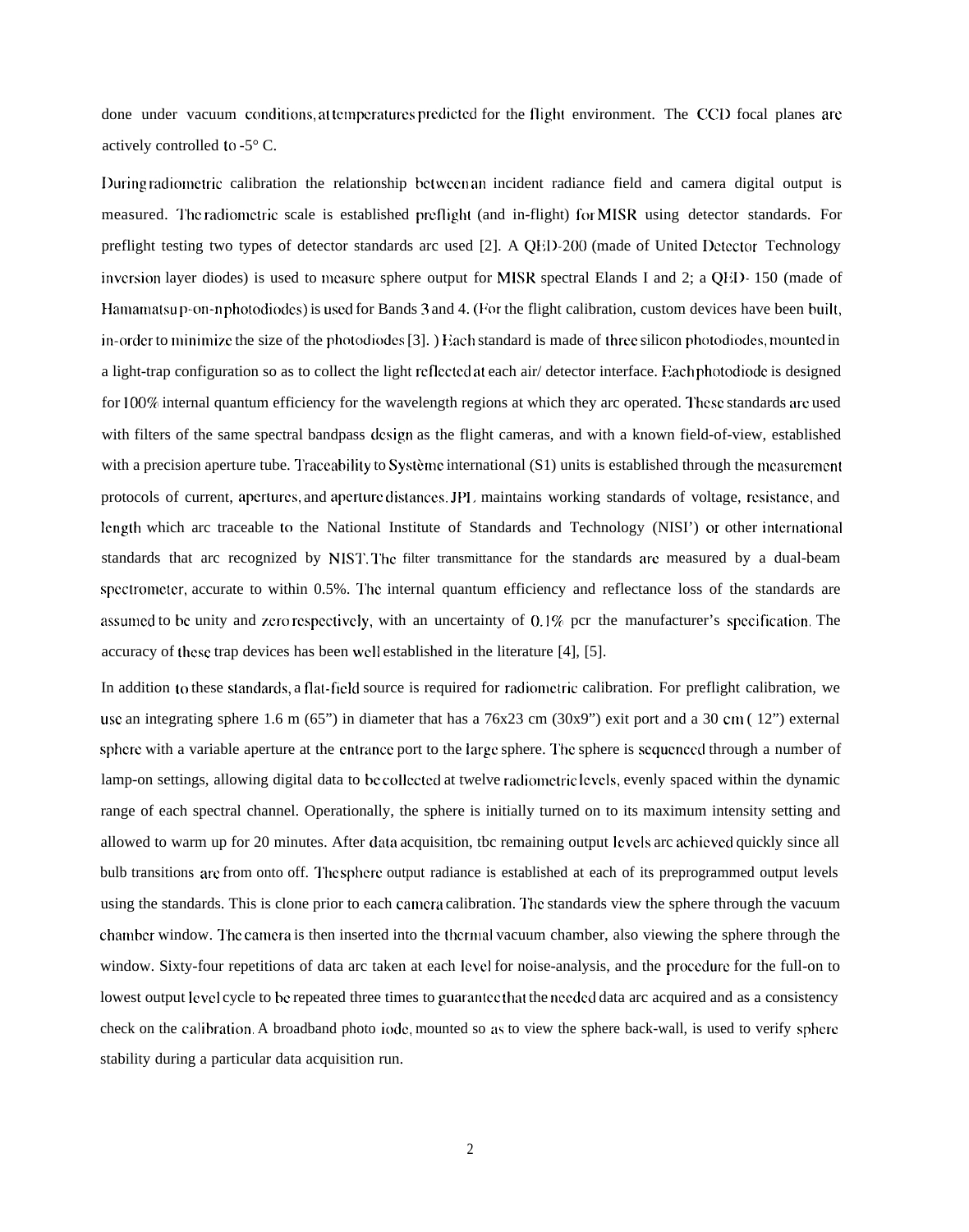With these data, the coefficients in the calibration equation can be determined for each pixel of each spectral channel. For MISR this is done using aquadratic calibration equation. This functional form produces lower residuals than a linear fit, significant at the lower end of the response range. The relationship used in both calibration and Levell radiance retrieval is:

$$
G_2(\mathcal{L}^{\text{std}})^2 + G_1 \mathcal{L}^{\text{std}} + G_0 = D - DN_o
$$
 (1)

where

 $\mathbf{v}_k$ 

•  $\mathcal{L}^{\text{std}}$  [W m<sup>-2</sup> sr<sup>2</sup>µm<sup>-1</sup>] is the incident radiance weighted by the spectral response profile. The profile used is termed the "standardized response function", and is an average of the profiles measured for a particular spectral band.  $\bullet$  DN is the camera digital number,

 $\cdot$  G<sub>2</sub>, G<sub>1</sub>, and Go arc best fit parameters to the measured radiative transfer curve, anti

 $\bullet$  DN<sub>0</sub> is the video offset signal, unique for each iinc of data, and measured by the overclock readout for that line.

For tbc MISR cameras, the CCD response is nearly linear and the coefficients  $G_0$  and  $G_2$  arc small (G. typically ranges from -5 to 10 DN; G, is typically 0.001 DN/ (W m<sup>-2</sup> sr<sup>2</sup>  $\mu$ m<sup>-1</sup>)<sup>2</sup>). To first order the camera response is given by the  $G_1$ coefficient, which ranges from about 20 to 40 DN/W n-1 $\mu$ m<sup>-1</sup>sr<sup>-1</sup>(see [2]).

In addition to producing radiometric coefficients, the calibration team also provides radiance products uncertainties. These include absolute radiance uncertainty, and band-to-band relative, carnera-to-camera relative, and pixel-to-pixel relative uncertainties. Both the coefficients and radiance uncertainties arc compiled in a data file called the Ancillary Radiometric Product (ARP) [6]. M ISR geophysical retrieval algorithms (which produce aerosol, Iand-surface, and cloud products) make usc of these uncertainties during standard processing [7], [8]. Because MISR uncertainty values arc used in science product generation, their computation must be well-documented and reviewed. This paper describes the error analysis that was performed for MiSR preflight radiometric calibration. In order to reduce systematic errors, MISR makes usc of multiple calibration approaches. In a subsequent section, a description of how coefficients are combined from the various processing pathways is given. The final section contains an example of a science algorithm which makes usc of the radiometric uncertainty values.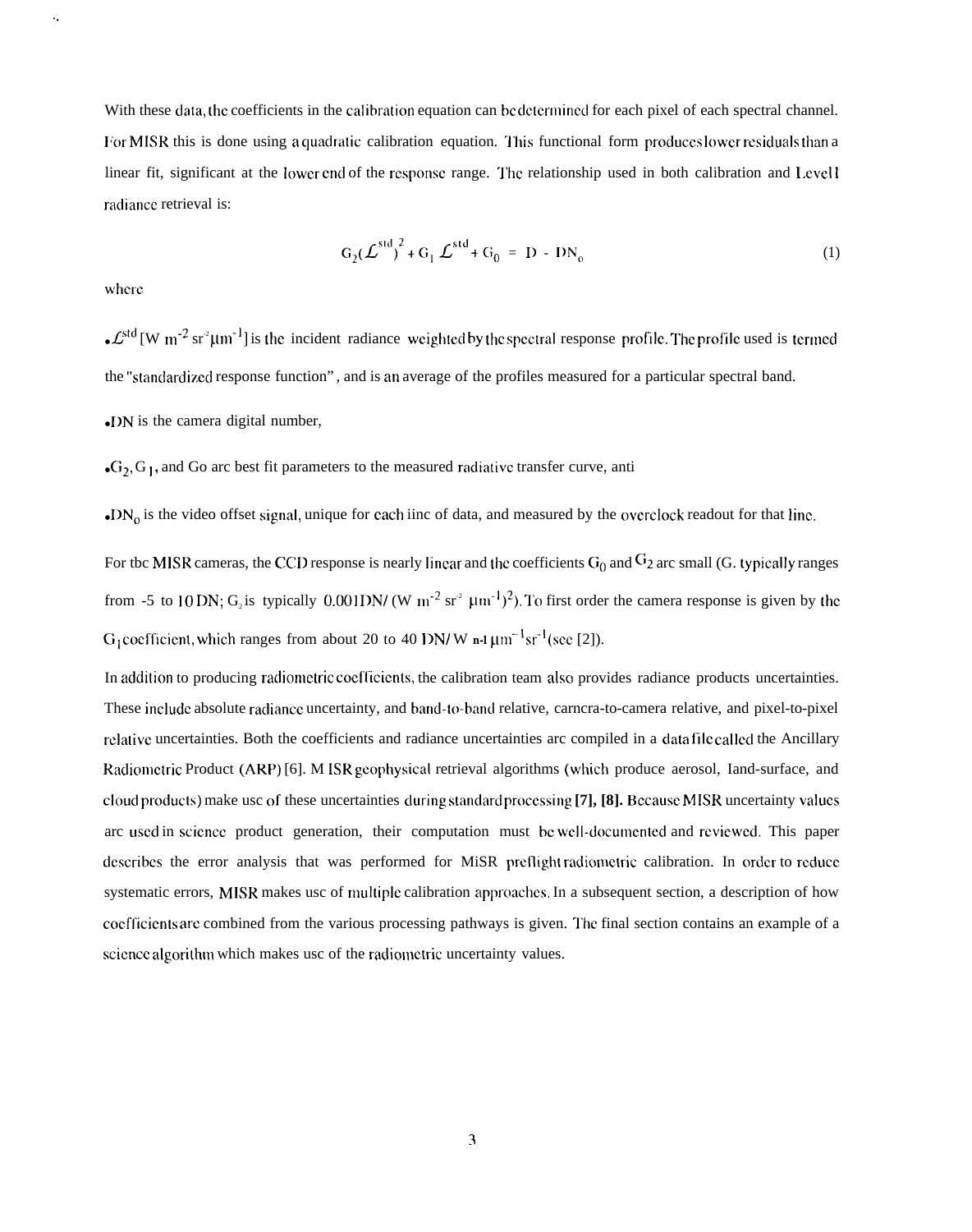#### 2. Uncertainty analysis

 $\ddot{\phantom{a}}$ 

#### 2.1 Mathematical development

We begin [his section by defining the terms absolute and relative (band-to-band, camera-to-camera, and pixel-to-pixel) uncertainties, as used by the MISR community. The term "relative uncertainty" is used to denote the uncertainty in the ratio of two observables. For clarity we do not use the term "relative uncertainty" to refer to the absolute uncertainty, normalized by the value itself (i.e.  $\delta I/I$ .). Although this is commonly done in the metrology community, our approach dots not conflict with commonly referenced guidelines (see [9]), as they do not define or refer to the term "relative uncertainty". With this introduction we provide the following MISR definitions:

absolute error,  $\sigma_{\text{abs}}$ . The deviation of a radiance measurement,  $L_{\text{mea}}$ , from truth,  $L_{\text{true}}$ :  $\sigma_{\text{abs}} = L_{\text{mea}} - L_{\text{true}}$ .

fractional absolute error,  $\sigma_{\text{abs}}/L_{\text{true}}$ . The deviation of a measurement from truth, normalized by the true value.

percentage absolute error,  $\varepsilon_{\text{abs}}$ . The deviation of a measurement from truth, normalized by the true value and expressed in percentage units:  $\epsilon_{abs} = (\sigma_{abs} \times 100) / L_{true}$ . (The absolute errors reported to the M ISR ARP file are percentage errors).

confidence level. All MISR reported radiometric uncertainties are given at the  $1\sigma$  confidence level. Sixty-eight percent of the probability distribution is encompassed by the uncertainty estimate.

relative error,  $\sigma_{rel}$ . The deviation in the ratio of two measurements from the true ratio. To describe this mathematically we let the ratio of measurements  $L_1$  anti  $L_2$  be denoted  $R_{\text{rel}}$ , and the ratio of the true values  $L_{\text{true}}$ , and  $L_{\text{true},2}$  be denoted  $R_{true}$ . We then have  $\sigma_{rel} = R_{rel} - R_{true}$ . Specific relative errors of interest to MISR arc:

percentage band-to-band relative error,  $\epsilon_{\text{band}}$ . The uncertainty in the ratio of radiances measured by two separate bands within a given camera, expressed in units of a percentage of the true ratio;

percentage camera-to-camera relative error,  $\varepsilon_{\text{cam}}$ . The uncertainty in the ratio of radiances measured by two separate cameras of a common band, expressed in units of a percentage of the true ratio; and

percentage pixel-to-pixel relative error,  $\varepsilon_{pix}$ . The uncertainty the ratio of radiances measured by two separate pixels within a given MISR channel, expressed in units of a percentage of the true ratio.

fractional relative error,  $\sigma_{rel}/R_{true}$ . The deviation of the ratio of two measurements from the true ratio, normalized by the true ratio.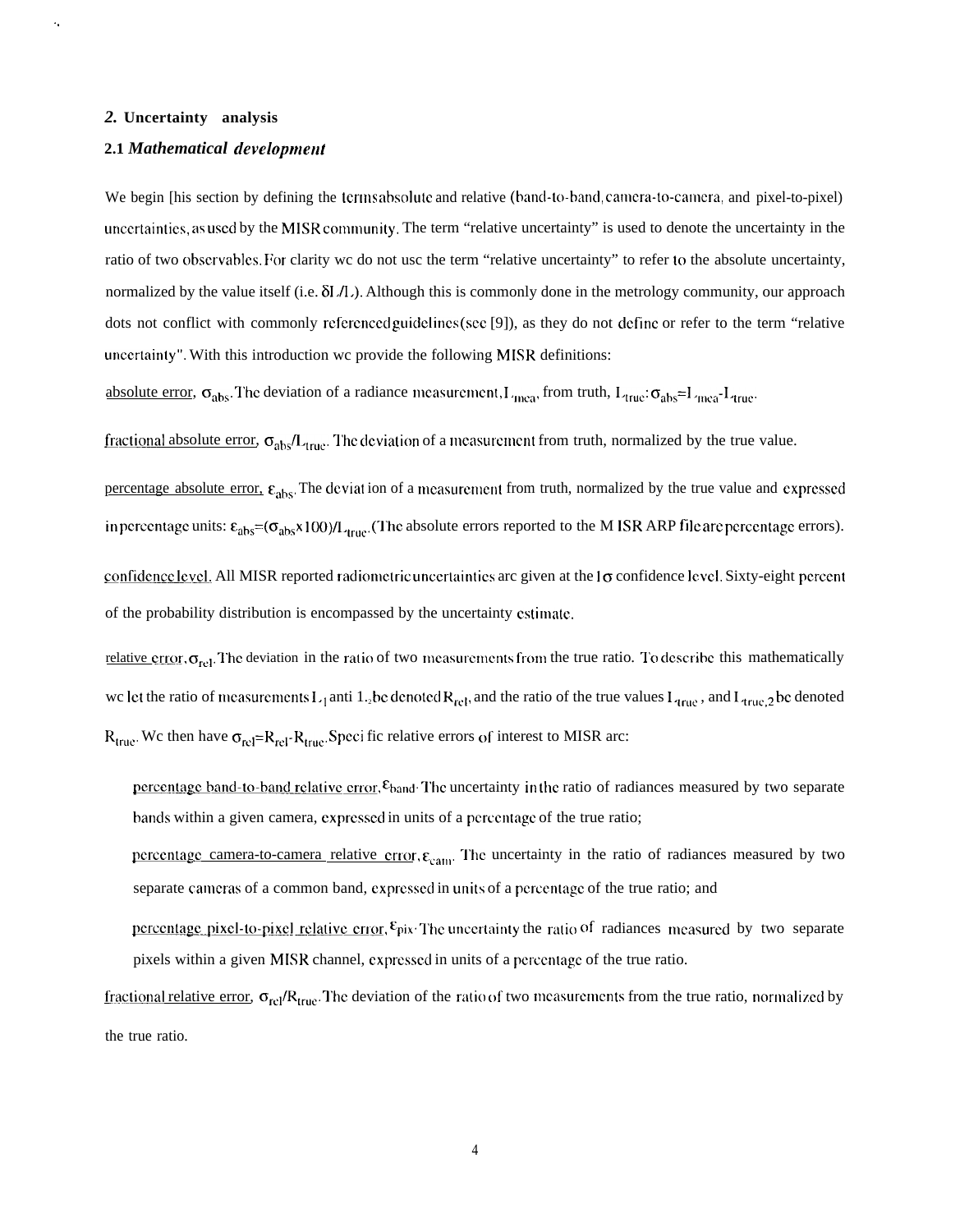percentage relative error,  $\varepsilon_{\text{rel}}$ . The difference of the ratio of two measurements from the true ratio, normalized by the true ratio and expressed in percentage units:  $\varepsilon_{\text{rel}} = (\sigma_{\text{rel}} \times 100)/R_{\text{true}}$ .

error components. The combined absolute or relative error is determined from a propagation of error analysis, equivalent to taking the root-sum-squares of individual error components. We express the error components in units of the final product (percentage uncertainty in the radiance or radiance ratio).

systematic errors. Those error components which result in a static offset between the measured and true value of a parameter, or a static offset in the ratio of two measured parameters, as compared to the true value of that parameter. random crrors. Those error components which result in a random offset between consecutive measured and true values, The contribution of these errors diminishes try the square-root of the number of averaged mcasurements. Fractional random crmr is the inverse of the signal-to-noise ratio.

Although we have taken care to make these distinctions, wc often refer loosely to absolute or rciativc errors when wc may be referring to their fractional or percentage equivalent. The text wiii clarify which is intended, if such a distinction is important to the discussion.

A mathematical development of the uncertainty algorithm further helps to define what is meant by absolute and rclative error, as well as define how these parameters arc used to estimate the radiance ratio uncertainly for a particular set of observations. Let the radiance retrieved from a given camera be expressed as

$$
L = L_{true} \prod (1 + s_i) \approx L_{true} (1 + \sum s_i), \qquad (2)
$$

where the s<sub>i</sub>'s arc multiplicative errors, dtrc to independent error components. We believe each of the error components identified for our calibration follow this multiplicative model. Further, as each of the component errors is small, the approximation given on the right-hand side of  $Eqn. 2$  can be made. That is, the product of the errors is approximated by the sum of the error components. In practice tile values of  $s<sub>i</sub>$  arc not known, but can be represented by their probability distribution, assumed to be a gaussian of zero mean, and 10 standard deviation of  $\varepsilon_i$ . We thus modify the approximation to acknowledge that oniy the probabilities in each error term arc known. Specifically, we substitute the sum of the error terms with a roo-sum-square (RSS) computation to obtain:

$$
\langle L \rangle = I_{\text{true}} (I \pm \varepsilon_{\text{abs}} / i 00), \text{ where} \tag{3}
$$

$$
\varepsilon_{\text{abs}} \cdot \sqrt{\sum \varepsilon_{\text{abs},i}^2}, \qquad (4)
$$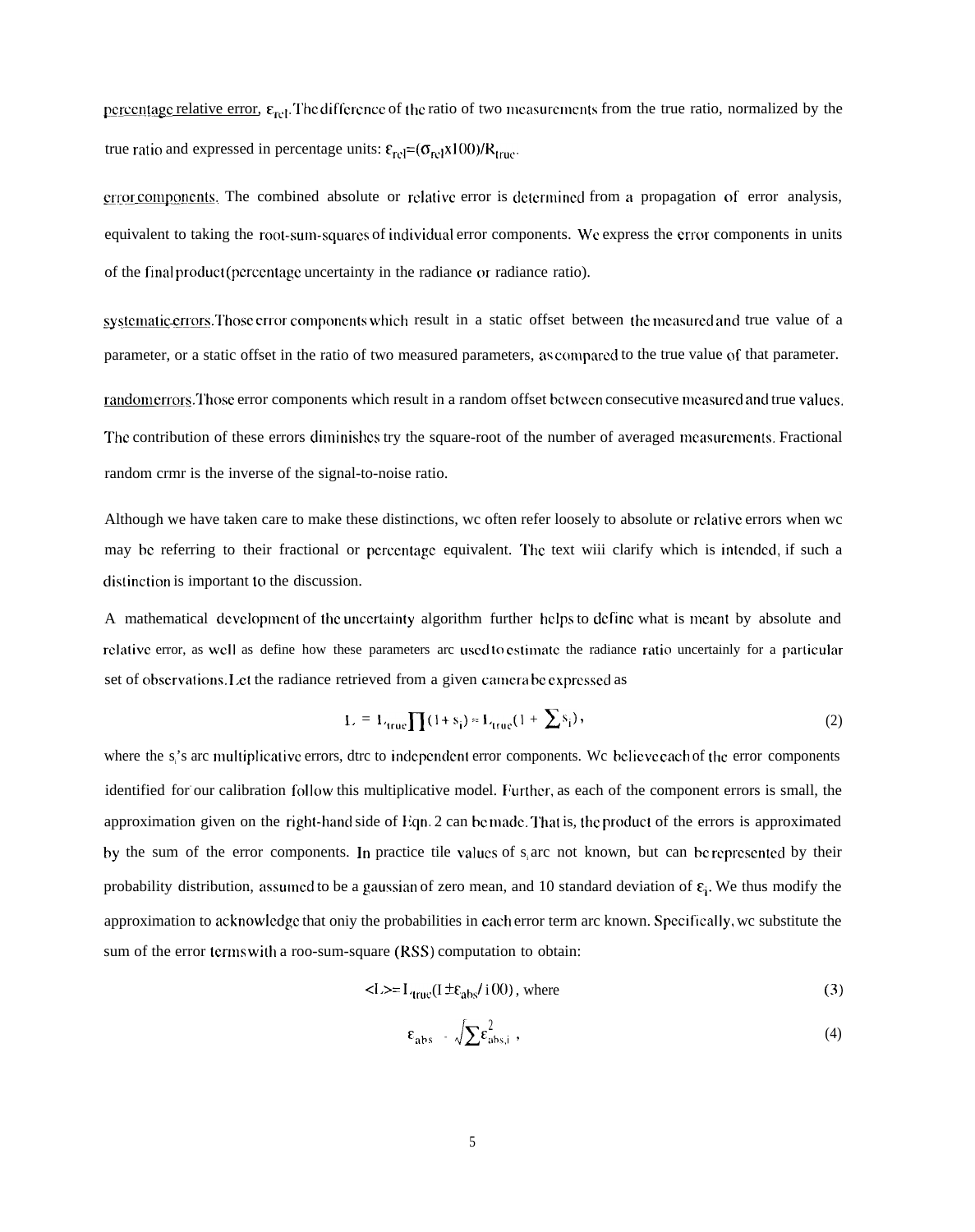and where  $\varepsilon_{abs}$  is referred to as the percentage absolute radiometric uncertainty in the estimated parameter, I., and  $\varepsilon_{abs,i}$ arc the error components which contribute to the absolute radiometric uncertainty.

Now consider the relative camera-to-camera radiance, given by the expression  $R_{\text{cam}} = L_1/L_2$ , where  $L_1$  and  $1$ . are the radiances measured from two channels of different cameras but of a common spectral band. For this case wc take the right-bar-d side expansion of  $Enn$ . 2 and write

$$
R_{cam} = \frac{L_1}{L_2} \approx \frac{L_{1, true}(1 + \sum s_{1, i})}{L_{2, true}(1 + \sum s_{2, i})}
$$
  

$$
\approx R_{true}(1 + \sum s_{1, i})(1 - \sum s_{2, i})
$$
  

$$
\approx R_{true}(1 + \sum (s_{1, i} - s_{2, i}))
$$
 (5)

We first note that any error term that is known to contribute equally to the uncertainty in  $L_1$  and  $L_2$  cancels (i.e., systematic errors where  $s_{1} = s_{2}$  for a given error component index i). Next, using the same argument as above, wc or te:<br> $s_1=s_2$ assume the  $s_{1,i}$ 's and  $s_{2,i}$ 's arc all independent, and our estimate of R is based upon our estimate of the probabilities of  $\epsilon$ . For this reason wc substitute the difference in Eqn. **5** with the RSS of the carncra-relative errors. Those error parameters which are camera-dependent arc flagged as camera-relative errors: denoted E.cam, 1,i for camera I errors, and  $\varepsilon$ <sub>cam,2,i</sub> for camera 2 errors. We conclude:

$$
\langle R_{\text{cam}} \rangle = R_{\text{true}} (1 \pm \varepsilon_{\text{cam}} / 100), \text{ where } (6)
$$

$$
\varepsilon_{\text{cam}} = \sqrt{\sum \varepsilon_{\text{cam}, 1, i}^2 + \sum \varepsilon_{\text{cam}, 2, i}^2}
$$
 (7)

and  $\varepsilon_{\rm cam}$  "is the percentage camera-to-camera relative error. The uncertainty in the ratio of radiances is given by the RSS of the component camera-relative errors for the two cameras. This error (Eqns. 6 and 7) is less than the absolute error in radiance (Fqns. 3 and 4) only where the canlcra-relative errors arc small compared to the other error terms.

Similar expressions can be derived for the ratio of radiances from different bands, or the ratio of radiances from different pixels. In these cases, the appropriate error is written as the RSS of the error components that arc bandrelative, or pixel-relative (that is, where the error component is a random error for the measurement of radiance in one band as compared to another, or one pixel as compared to another).

# **2.2** *Prejlight calibration summary*

Tables 1 a and 1b give the uncertainty in measured radiance, as determination from the laboratory standards. This is one error component of the final combined absolute uncertainty. It is shown that the uncertainty in the internal QE of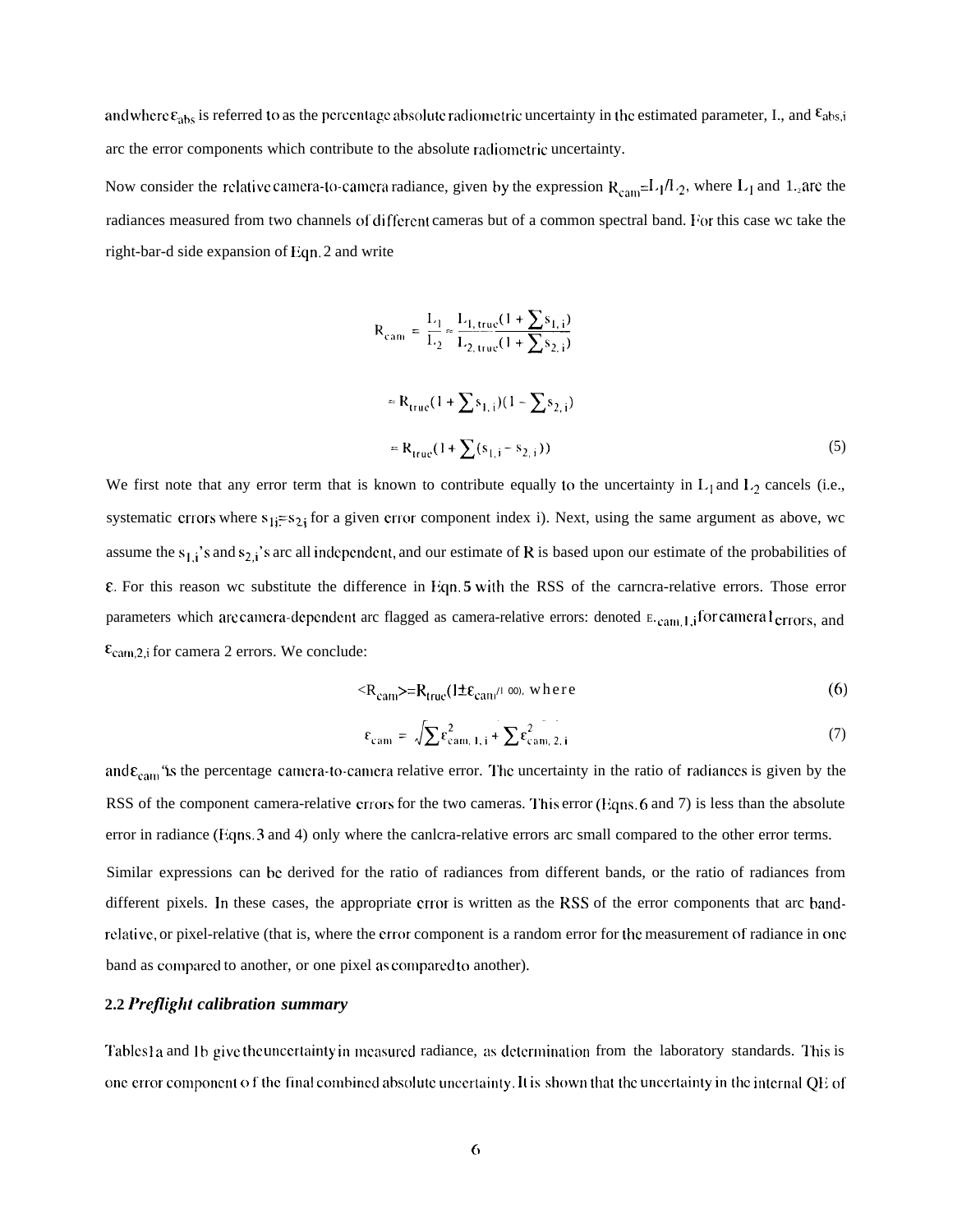the devices is on the order of 0.2%, as determined by a comparison of the response of several such standards. The largest error component is the uncertainty of filter transmittance, 0.5%.

| QED-200 (Blue) UDT Inversion Layer Diodes      |              |                                                                 |  |  |  |  |
|------------------------------------------------|--------------|-----------------------------------------------------------------|--|--|--|--|
| Uncertainty<br>Source Of Uncertainty<br>Method |              |                                                                 |  |  |  |  |
| Internal QE>0.998 (40(-700 rrm)                | ±0.2%        | Intercomparison of different diode types                        |  |  |  |  |
| Reflection Loss <20% Per Diode                 | $\pm 0.03\%$ | <b>JPL</b> and Vendor tests                                     |  |  |  |  |
| I inearity $>99.8\%$                           | $\pm 0.25\%$ | Vendor test and JPL analysis                                    |  |  |  |  |
| <b>SNR 1000</b>                                | $\pm 0.1\%$  | Test and analysis                                               |  |  |  |  |
| Spectral Bandwidth ±0.1rrm                     | $\pm 0.3\%$  | Cary measurements and analysis                                  |  |  |  |  |
| Filter Transmission $~160\%$                   | $\pm 0.5\%$  | Cary measurements and analysis                                  |  |  |  |  |
| Out-of-band Transmission                       | $\pm 0.1\%$  | Cary measurements and analysis                                  |  |  |  |  |
| Etendue 3.55 X 10"4 cm <sup>2</sup> sr         | fo.21 $%$    | Tolerancing and inspection of fabricated<br>parts and alignment |  |  |  |  |
| RSS 101'AL                                     | ±0.72%       |                                                                 |  |  |  |  |

Table la. Laboratory Standard Radiance Uncertainties, Blue and Red bands

|  |  |  | <b>Table lb.</b> Laboratory Standard Radiance Uncertainties, Green and N1 R bands |  |
|--|--|--|-----------------------------------------------------------------------------------|--|
|--|--|--|-----------------------------------------------------------------------------------|--|

| QED-150 (Red) Hamamatsu p-m-n Diodes        |              |                                                                 |  |  |  |  |
|---------------------------------------------|--------------|-----------------------------------------------------------------|--|--|--|--|
| Source Of Uncertainty                       | Uncertaint y | Method                                                          |  |  |  |  |
| Internal QE $>0.996$ (600-950 nm)           | $*O.2\%$     | Intercomparison of different diode types                        |  |  |  |  |
| Reflection Loss<30% Per Diode               | $\pm 0.24\%$ | JPL and Vendor tests                                            |  |  |  |  |
| Linearity $>99.996$                         | $\pm 0.25\%$ | Vendor test and JPL analysis                                    |  |  |  |  |
| <b>SNR 2000</b>                             | $\pm 0.05\%$ | Test and analysis                                               |  |  |  |  |
| Spectral Bandwidth $\pm 0.1$ nm             | $\pm 0.4\%$  | Carymeasurements and analysis                                   |  |  |  |  |
| <b>Filter Transmission -60%</b>             | 0.5%         | Cary measurements and analysis                                  |  |  |  |  |
| Out-of-Band Transmission                    | $\pm 0.1\%$  | Cary measurements and analysis                                  |  |  |  |  |
| Étendue 3.55 x $10^{-4}$ cm <sup>2</sup> sr | 0.21%        | Tolerancing and inspection of fabricated<br>parts and alignment |  |  |  |  |
| <b>RSS TOTAL</b>                            | $\pm 0.79\%$ |                                                                 |  |  |  |  |

Table 2 provides a listing of all error components that apply to radiometric calibration. These uncertainties are reported at two incident illumination levels,  $\rho_{eq} = I.0$  and  $\rho_{eq} = 0.05$ . (The equivalent reflectance,  $\rho_{eq}$ , is defined as the incident radiance multiplied by  $\pi$  and divided by the band-weighted exe)-atmospheric solar irradiance [2]. The last four columns flag each of the error components as to type (absolute,  $\epsilon_{abs,i}$ ; camera-relative,  $\epsilon_{cam,c,i}$ ; band-relative,  $\epsilon_{band,c,i}$ ;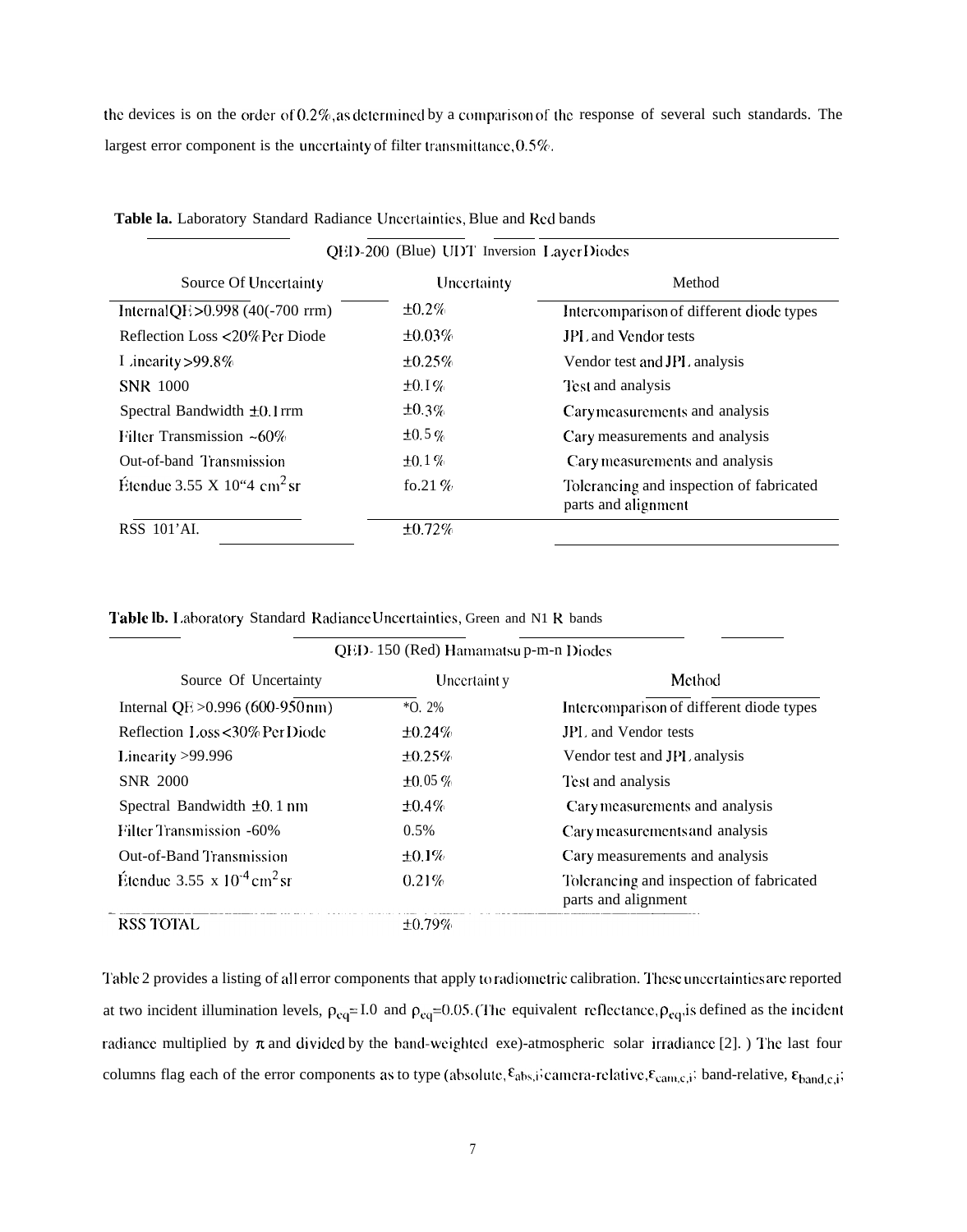or pixel-relative,  $\varepsilon_{\text{pix}}$ ). The index c specifics the channel (i.e., an integer from 1 to 36); the index i represents the i<sup>th</sup> error component. In the preflight calibration experiment, all radiometric error components were measured m modeled to be independent of channel. For this reason we have not presented the error components for each channel - they are identical. (The ARP allows for channel-(icpcndcnt errors, and thus maintains a more general crmr table. In particular, signal-k-noise ratio (SNR) will be specified on a pcr channel basis).

 $\mathbf{r}$ 

|                                                                                              |                                       |                                        | Uncertainty type                     |                                                     |                                                   |                                                |
|----------------------------------------------------------------------------------------------|---------------------------------------|----------------------------------------|--------------------------------------|-----------------------------------------------------|---------------------------------------------------|------------------------------------------------|
| Parameter                                                                                    | $%$ uncertainty<br>at $\rho_{eq}=1.0$ | % uncertainty<br>at $\rho_{eq} = 0.05$ | Absolute,<br>$\varepsilon_{\rm abs}$ | Camera -<br>relative,<br>$\varepsilon_{\text{cam}}$ | Band-<br>relative,<br>$\varepsilon_{\text{band}}$ | Pixel-<br>relative.<br>$\varepsilon_{\rm pix}$ |
| Diode radiance accuracy:<br>internal QE, linearity, SNR,<br>$A\Omega$ , filter transmittance | 0.8                                   | 0.8                                    | $\sqrt{}$                            |                                                     |                                                   |                                                |
| Diode radiance accuracy: filter<br>transmittance only                                        | 0.5                                   | 0.5                                    |                                      |                                                     | V                                                 |                                                |
| Diode to camera out-of-band<br>correction                                                    | 1.0                                   | 1.(I)                                  | N                                    |                                                     |                                                   |                                                |
| Sphere non-uniformity<br>correction                                                          | 0.2                                   | 0.2                                    | N                                    | V                                                   |                                                   | V                                              |
| Sphere temporal stability                                                                    | 1.0                                   | 1.0                                    | N                                    | V                                                   |                                                   |                                                |
| Sphere color temperature<br>stability                                                        | 0.1                                   | 0.1                                    |                                      |                                                     | √                                                 |                                                |
| Calibration equation fit                                                                     | 0.02                                  | 0.02                                   | N                                    |                                                     |                                                   |                                                |
| Selection of radiometric levels                                                              | 0.1                                   | 0. I                                   | V                                    |                                                     |                                                   |                                                |
| <b>SNR</b>                                                                                   | 0.1                                   | 0.5                                    | V                                    | $\sqrt{}$                                           | N                                                 | N                                              |

The terms included in the "1'able 2 arc:

 $\bullet$ diode radiance accuracy. MISR makes usc of commercial ligh-trapped, high quantum-c fficient photodiodes as its radiometric standards. These arc used to establish the integrating sphere output at the four M ISR spectral bands. The terms considered in Row 2 was detailed in Table 1.

filter transmittance. This is one component of the diode radiance uncertainty. It alone contributes to the band-to- $\bullet$ band relative uncertainty.

 $\bullet$ correction for diode-to-camera rru-rrf-band differences. Although the filters used for the cameras and laboratory photodiode standards arc of the same design, the final as-built responses are slightly different. These differences arc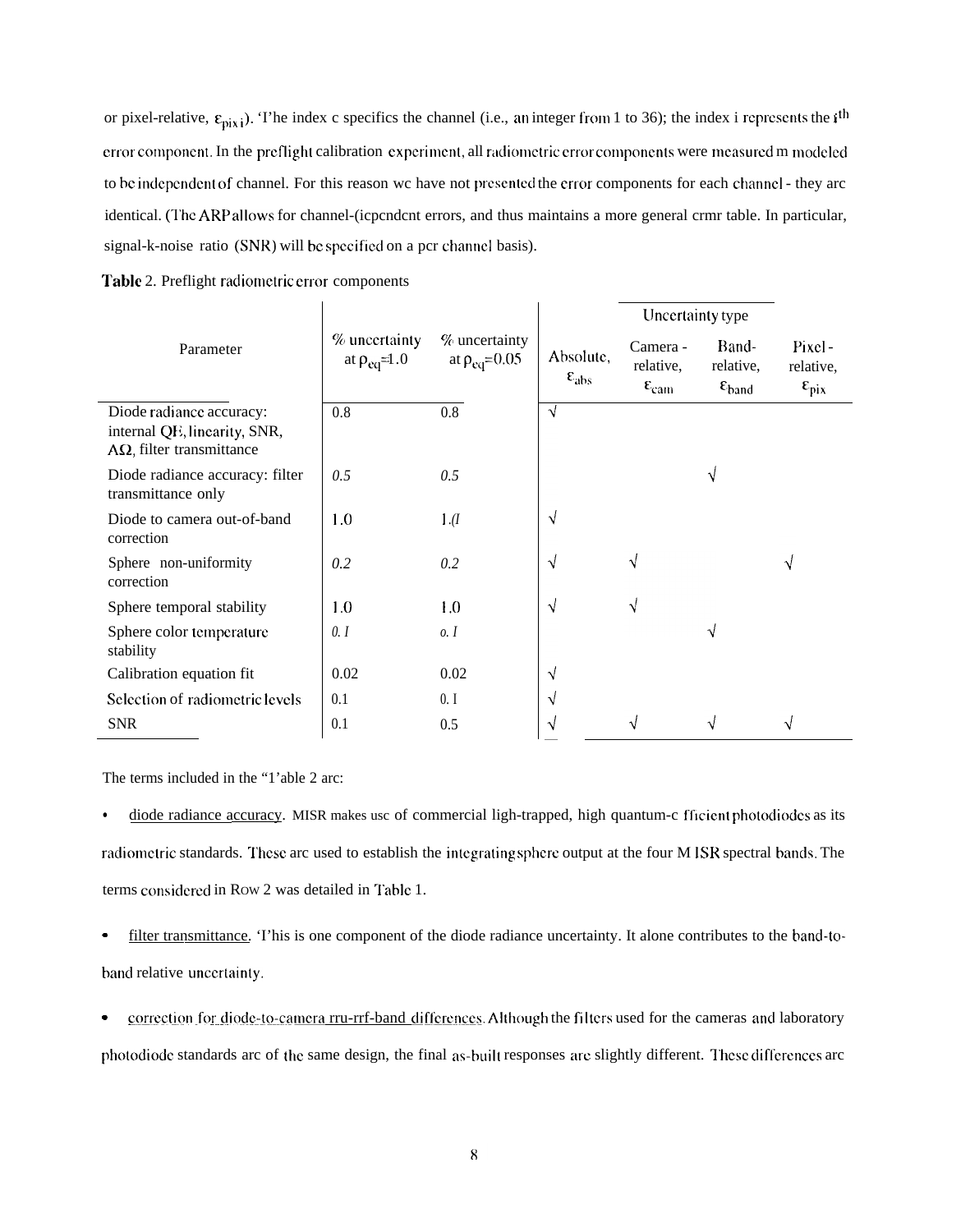characterized, and corrections are made with these measurements. The dominant error in the correction is the usage of a single rcprcscntalive spectral response function for each pixel.

• sphere non-uniformity knowledge. The sphere has been measured to be 3% different at the field-edges, as compared to smaller view angles. This output deviation with view angle is slowly varying, and thus only a few measurement points are needed to characterize this non-uniformity. This determination is used to adjust the incident radiances over the field-of-view of a given camera. The uncertainty listed is the scatter in non-uniformity measurements for the different camera cal i brat ions,

• sphere stability. Stabi lit y monitor readings arc recorded during calibration of both the sphere and the cameras. Sphere stability is 0.3% after the specified warm-up period. A larger instability is noted in the monitor readings in comparing sphere calibration runs (laboratory standards viewing the sphere), and the camera calibrations. Here the bulbs have been cycled cm and off many times. As no comcction is made for either of these drifts, the combined uncertainty is I %.

sphere color temperature stability. Should there be a drift in the sphere bulb temperature, there would be a corresponding change in the sphere output radiance for one band relative to another. The magnitude of this error has not been characterized, except to assume it is much less than the overall sphere stability reported above. It is used in the band-relative uncertainty determination.

- . calibration equation fit. This error has been determined by comparing (he resiciuais bctwccn tile measured DN, and those predicted from the calibration cocfiicicnts.
- selection of radiometric levels. The nonlinear term of the Fidelity Interval Analysis [10] is used to estimate the error due to the selection of test radiometric levels, as compared to the dynamic range of a camera.

• *signal-to-noise ratio (SNR).* The SNR reported here is the mean DN output ratioed <sup>to</sup> its standard deviation, as acquired when a series of observations arc made of a flat-field source. The source is assumed stable during the time of ciata acquisition (a 2 sec. interval).

The root-sum-square (RSS) of the first column provides the absolute uncertainty, summarized in Table 3. Per Eqn. 7, the RSS of the relative error columns times the square-root of 2 gives the relative error, also summarized in l'able 3, assuming the two observables being ratioed have the same radiance value.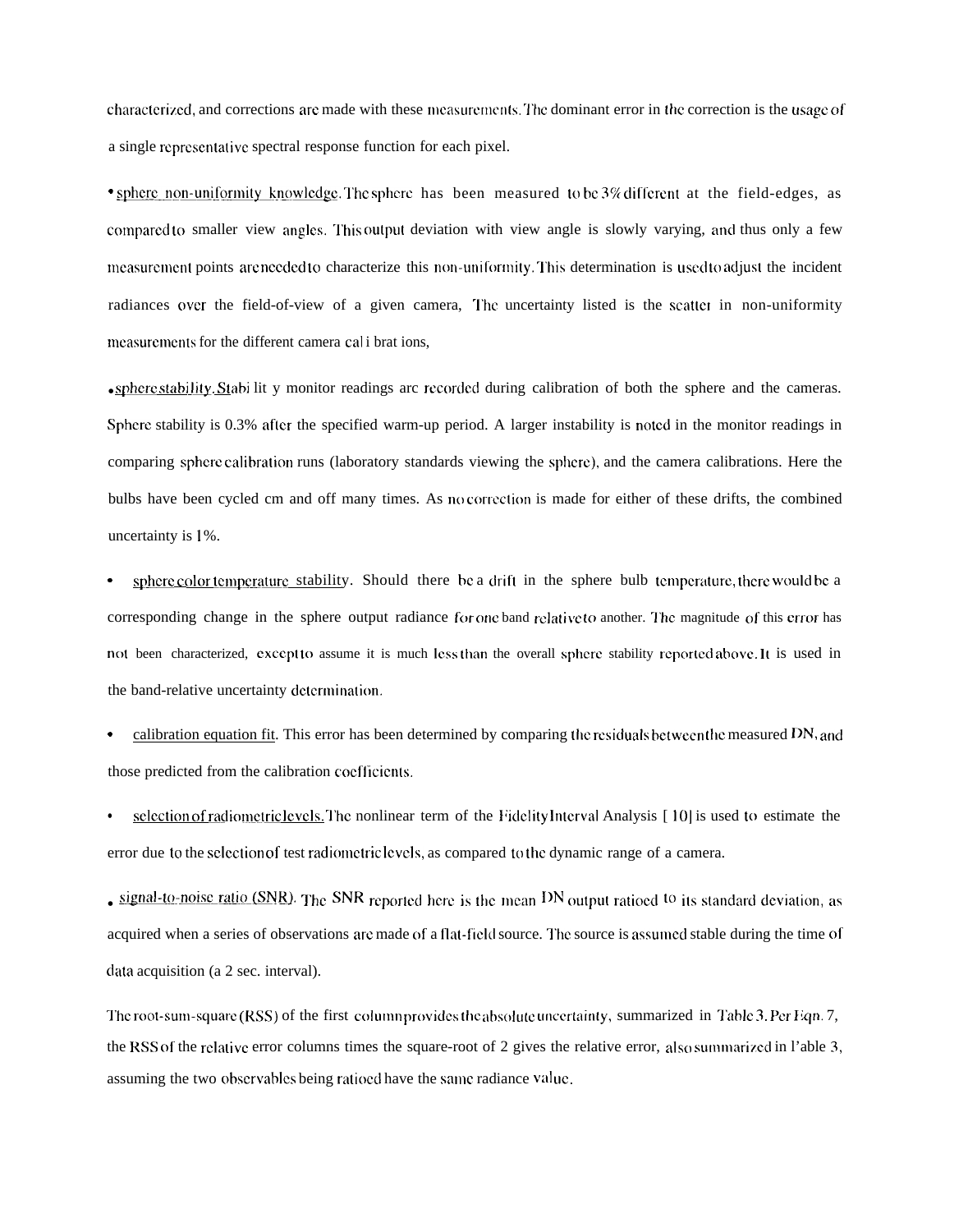|  | <b>Table 3.</b> Preflight cumulative radiometric uncertainties |  |  |
|--|----------------------------------------------------------------|--|--|
|  |                                                                |  |  |

|                                                               | Actual                                  |                                        | Requirement                              |                                           |  |
|---------------------------------------------------------------|-----------------------------------------|----------------------------------------|------------------------------------------|-------------------------------------------|--|
| Radiometric uncertainty                                       | $%$ uncertainty at<br>$\rho_{eq} = 1.0$ | % uncertainty at<br>$\rho_{eq} = 0.05$ | $\%$ uncertainty<br>at $\rho_{eq} = 1.0$ | $\%$ uncertainty<br>at $\rho_{eq} = 0.05$ |  |
| Absolute, $\epsilon_{\text{abs}}[\%]$                         | 1.6                                     |                                        |                                          |                                           |  |
| Camera-to camera relative, $\varepsilon_{\text{cam}}$<br>[%'] | 1.4                                     | 1.6                                    |                                          |                                           |  |
| Band-to-band relative, $\varepsilon_{\text{band}} [\%]$       | 0.7                                     | 1.()                                   |                                          |                                           |  |
| Pixel-to-pixel relative, $\epsilon_{\text{pix}}$ [%]          | 0.3                                     | 0.7                                    | 0.5                                      |                                           |  |

Tbc only calibration which was not done to specification is secult be that Of the camera-relative calibration at  $\rho_{eq}=1.0$ . The error for this case is dominated by the sphere temporal stability (change in output bctwccn the time of sphere calibration and camera test data acquisition). Clearly, a more accurate approach would have been to usc a radiance stabilized sphere, or onc monitored by temperature stab ilized filtered monitoring photodiodes. We expect the in-flight measured uncertainties to bc closer to the requirement, as better methods will be available from orbit. For example, multiple cameras will view the calibration targets simultaneously. Additionally, the AirMISR camera, which flies on an ER-2 aircraft, can provide accurate camera-relative calibrations  $[11]$ , and histogram equalization can provide accurate pixel-relative calibrations. The latter experiment collects images over a large number of Earth scenes. These are then binned, for each pixel, into counts versus a given DN range. For pixels in close enough proximity such that atmospheric differences, due to their view angle differences, are negligible, a relative calibration is obtained by computing the pixel-dcpcrrdcnt scaler that would allow all histograms to be superimposed.

#### 2.3 *Pixel averaging*

The ARP contains the absolute and relative uncertainties  $\varepsilon_{abs}$ ,  $\varepsilon_{camp}$ ,  $\varepsilon_{band}$ , and  $\varepsilon_{pix}$  as computed by the above described algorithms. These arc given at 15 spcciflc equivalent rcflcctancc levels defined by the ARP, and for each camera anti band. Since the MISR instrument operates in Global Mode for much of an orbit, and as this mode transmits pixelaveraged data for many channels, the uncertainty parameters may overestimate the radiance uncertainties. This is because SNR is a random error and decreases with pixel averaging. In order to allow the science processing algorithms to utilize the best estimate of radiance uncertainties, the RSS of all crror components excluding SNR, is provided. These parameters arc denoted  $\epsilon_{abs\_am\_ind}$ ,  $\epsilon_{cam\_am\_ind}$ ,  $\epsilon_{band\_am\_ind}$ , and  $\epsilon_{pix\_am\_ind}$ , where the suffix "am\_ind" denotes "averaging-~lodc independent". They arc also given for 15 equivalent reflectance Icvcls and 36 instrument channels. '1'o compute these uncertainty parameters from the preflight data, the RSS of the first eight parameters from Table 2 arc RSScd (if flagged for the particular absolute or relative uncertainty parameter). From I'able 2 wc would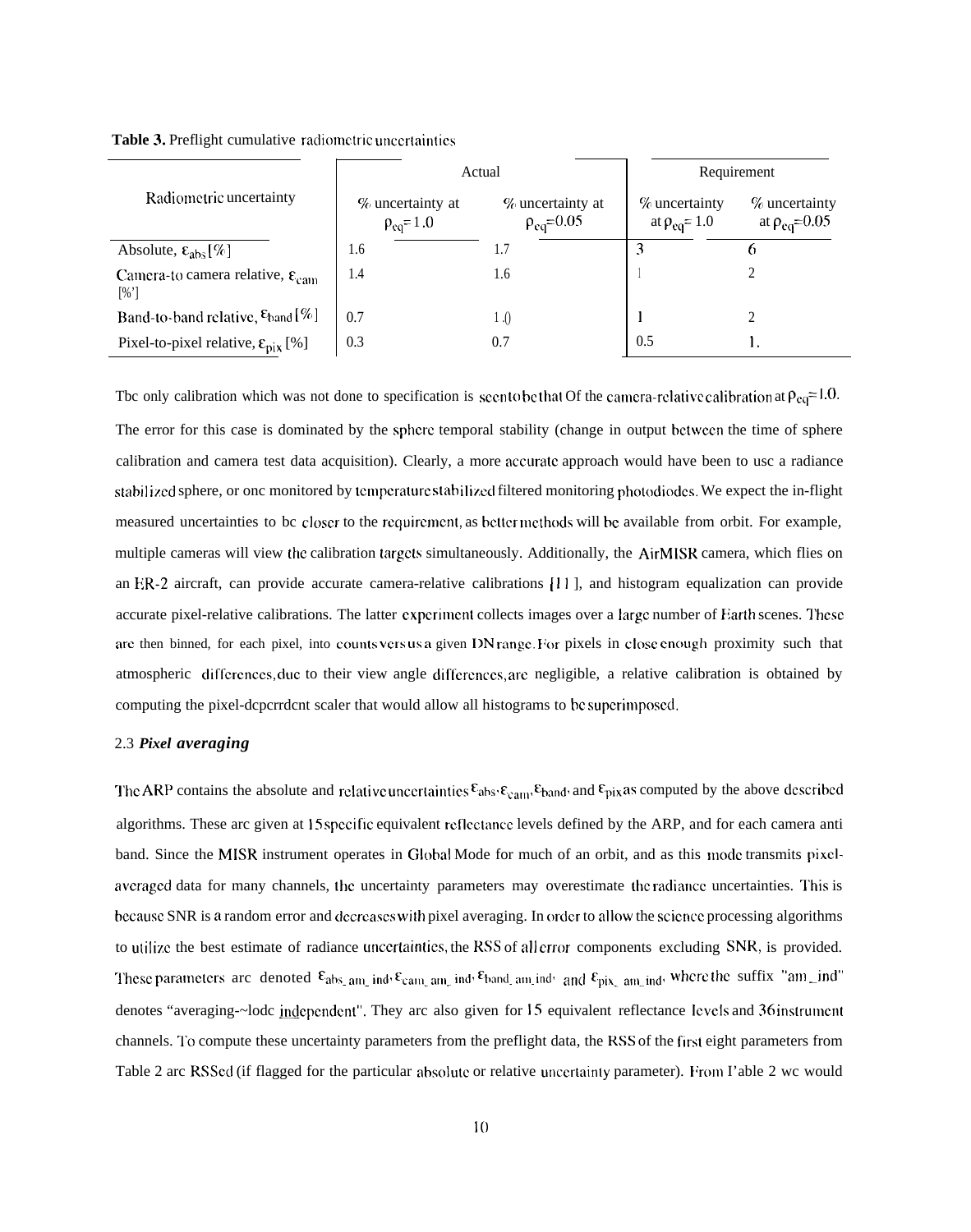obtain the values 1.6, 1.0, 0.5, and 0.2 for these averaging-mode independent parameters. l'hc science algorithms can then include the SNR radiance error component using the value appropriate for the number of pixels averaged,  $SNR_{\text{am}}$ . Here the notation  $SNR_{am}$  is used to denote that SNR is a function of the "averaging mode", or the number of pixels averaged. Thus,

ï,

$$
\varepsilon_{\text{abs}} = \sqrt{\varepsilon_{\text{abs\_am\_ind}}^2 + (100/\text{SNR}_{\text{am}})^2} \tag{8}
$$

When the parameters  $\varepsilon_{\text{cam an}}$  ind and SNR<sub>am</sub>, have values that are identical for two channels, we find the camera**rclativc uncertainty from:**

$$
\varepsilon_{\text{cam}} = \sqrt{2} \sqrt{\varepsilon_{\text{cam\_am\_ind}}^2 + (100/\text{SNR}_{\text{am}})^2}
$$
 (9)

To see how pixel averaging affects the radiomctric uncertainties, reference is made to Figure 1, which shows how photon, quantization and other electronic noise vary as a function of the number of pixels averaged. In the model  $[2]$ , quantization noise is not reduced with averaging mode, as arc the other components. For this reason there is little change in the total noise as one averages more than  $4x4$  pixels. 'l'able 4 makes usc of  $SNR_{am}$  as computed from this model. The uncertainties do not vary more than O. 1% in going from the 4x4 to 16x16 pixel averaging case, for equivalent reflectance inputs greater than 0.005 (i.e.,  $0.5\%$ ). For this reason, it is sufficient to extract  $SNR_{am}$  from the 1x1, 1x4, 2x2, or 4x4 cases given in the ARP.

**Af, on–oxis, Band 3**



Figure 1. Photon, quantization, and other noise as a function of I x 1, 4x4, and  $16x16$  pixel averaging.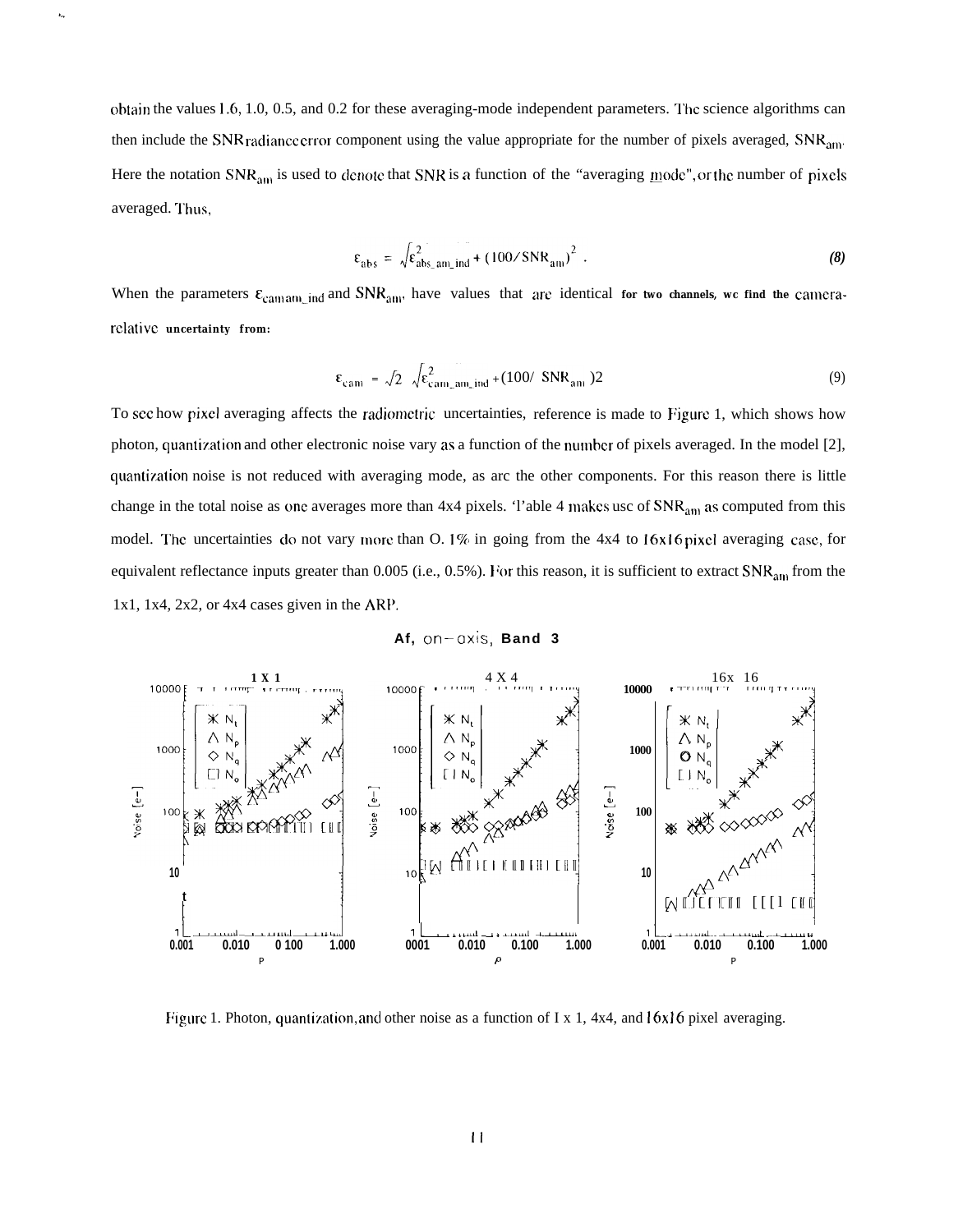| equivalent<br>reflectance, | $SNR_{am}$ crmr component [%] versus<br>averaging mode |         |         | combined percentage camera relative error<br>[%] versus averaging mode |         |         |
|----------------------------|--------------------------------------------------------|---------|---------|------------------------------------------------------------------------|---------|---------|
| $\rho_{eq}$                | 1x1                                                    | 4x4     | 16x16   | 1X1                                                                    | 4x4     | 16x16   |
| 0.001                      | 7.5                                                    | 4,9     | 4.7     | 10.6                                                                   | $7.1\,$ | 6.8     |
| $0.002\,$                  | 4.0                                                    | $2.5\,$ | 2.4     | 5.9                                                                    | 3.8     | 3.6     |
| 0.005                      | I.9                                                    | $1.0\,$ | 1.0     | 3.1                                                                    | 2. I    | 2.0     |
| $0.007\,$                  | 1.5                                                    | $0.8\,$ | 0.7     | 2.6                                                                    | 1.8     | 1.8     |
| $0.01\,$                   | 1.2                                                    | $0.6\,$ | 0.5     | 2.2                                                                    | $1.6\,$ | 1.6     |
| $0.02\,$                   | $0.8\,$                                                | $0.3\,$ | 0.3     | 1.8                                                                    | 1.5     | I.5     |
| $0.03\,$                   | 0.6                                                    | $0.2\,$ | $0.2\,$ | 1.7                                                                    | 1.5     | 1.5     |
| 0.05                       | 0.5                                                    | $0.2\,$ | $0.1\,$ | 1.6                                                                    | $1.s$   | 1.5     |
| $0.07\,$                   | 0.4                                                    | ().1    | 0.1     | <i>I</i> .6                                                            | $1.5\,$ | $1.4\,$ |
| $0.1\,$                    | 0.3                                                    | $0.1\,$ | 0.1     | $1.5\,$                                                                | $I.4\,$ | $I.4$   |
| 0.15                       | 0.3                                                    | $0.1\,$ | $0.1\,$ | 1.5                                                                    | $1.4\,$ | $I.4\,$ |
| $0.2\,$                    | 0.2                                                    | 0. I    | $0.0\,$ | I.s                                                                    | $1.4\,$ | $I.4$   |
| $0.5\,$                    | $0.1\,$                                                | $0.0\,$ | $0.0\,$ | 1.5                                                                    | $1.4\,$ | 1.4     |
| $0.7\,$                    | 0.1                                                    | $0.0\,$ | $0.0\,$ | 1.5                                                                    | $1.4\,$ | 1.4     |
| 1.                         | $0.1\,$                                                | $0.0\,$ | $0.0\,$ | 1.4                                                                    | $1.4\,$ | 1.4     |

Table 4. Camera-relative error reduction dLIC to pixel averaging

### **3. In-flight calibration**

. .

## **3.1** *C'ombin ing multiple methodologies*

For the in-flight program, a complete error analysis will be done on cacb calibration methodology. These include calibrations using data acquired from the On-Board Calibrator (OBC), rcflcctancc-based vicarious calibrations, AirMISR underflights, and histogram equalization. Our plans call for making use of all data, weighted by their uncertainties.

The error budgets for these multiple methodologies is given in "1'able 5. The error components for OBC include diode radiance accuracy (2% radiance uncertainty, including degradation during mission life), diffuse panel spatial non-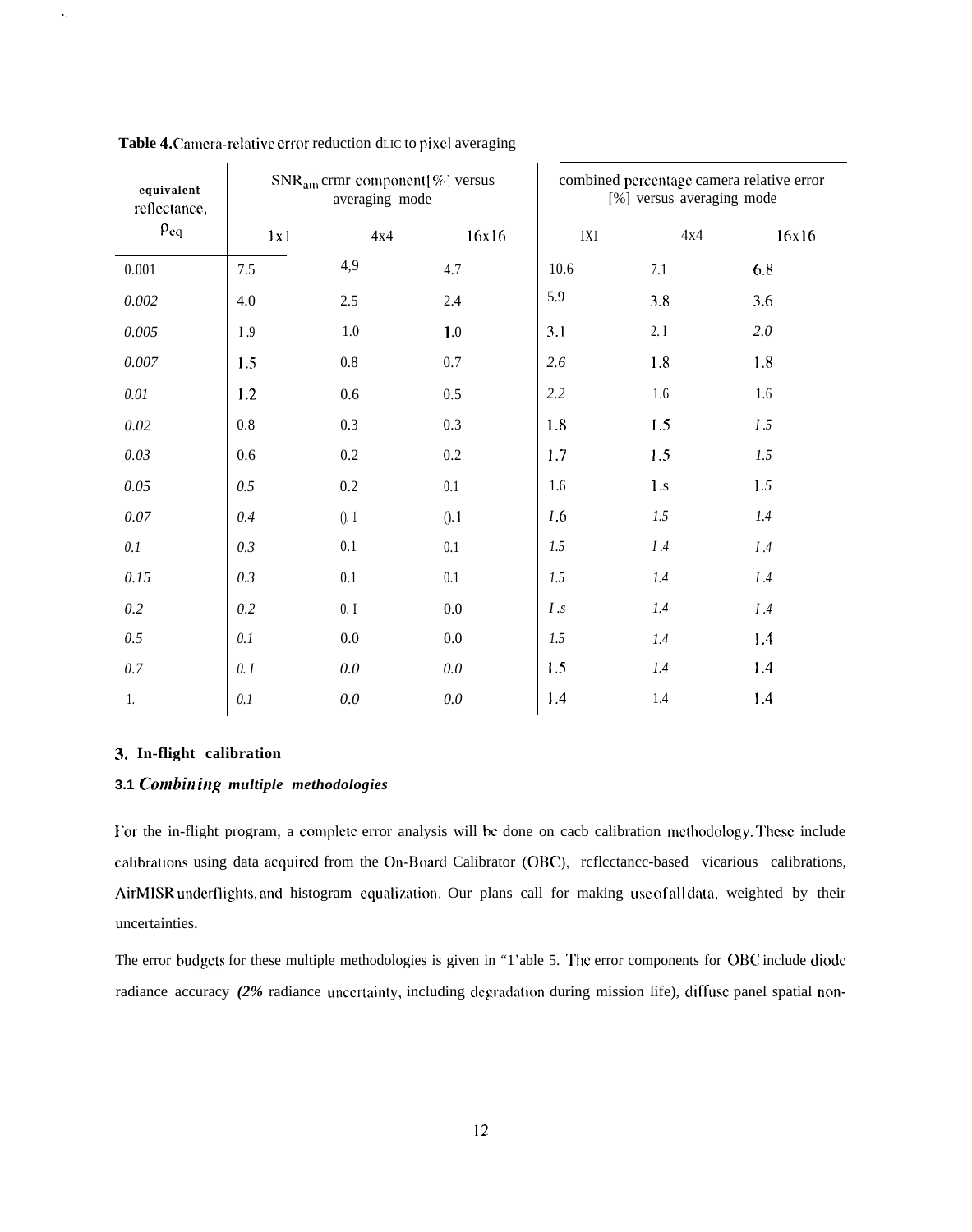uniformity (0.2%), panel relative bi-directional reflectance factor (BRF) (2%), panel flatness (0.01 96), calibration equation fit (0.02%), radiometric levels (0.01%), and SNR.

|                             | $\omega = \omega_c - \frac{\omega}{c}$ uncertainty at $\rho_{eq} = 1.0$<br>$\epsilon - \frac{1}{2}$ = $\frac{1}{2}$ |                      |              |                |  |  |  |
|-----------------------------|---------------------------------------------------------------------------------------------------------------------|----------------------|--------------|----------------|--|--|--|
| Methodology                 | Absolute                                                                                                            | Camera-to-<br>camera | Band-to-band | Pixel-to-pixel |  |  |  |
| <b>OBC</b>                  | <u>- 4 - - - - - 2.8 - - - - - -</u>                                                                                | 2.8                  | 0.8          | 0.4            |  |  |  |
| Reflectance-based vicarious | $5.0$ (D camera);<br>$3.0$ (nadir)                                                                                  |                      |              |                |  |  |  |
| <b>AirMISR</b>              |                                                                                                                     | 1.0                  |              |                |  |  |  |
| Histogram equalization      |                                                                                                                     |                      |              | 0.5            |  |  |  |
| Requirement                 | 3                                                                                                                   |                      |              | 0.5            |  |  |  |

Table 5. In-flight radiometric error budgets

Not all methods can provide a determination of both absolute and relative values of the gain coefficients. As the reflec(ance-based vicarious technique measures surface reflectance and atmospheric transmittance over one ground instantaneous-field-of-view (GIFOV) clement, it determines the gain for one MISR pixel for each of 36 channels. Using a relative response model of the array, this determination is used to derive an estimate of the array-averaged response. We combine this with the measure of the average gain as determined from OBC data using the equations:

$$
\bar{G}_1 \frac{\sum_i (\bar{G}_1 - i\sigma_i^2)}{\sum_i (1/\sigma_i^2)}
$$
 (10)

$$
\sigma^2 = \frac{1}{N} \sum \sigma_i^2 \tag{11}
$$

where i is the summation index over methodologies (in this case 2),  $\overline{G}_{1,i}$  is the channel average gain coefficient, and  $\overline{G}_1$  is the combined channel average gain coefficient. Let us assume we have six OBC observations and one vicarious observations which believe to be accurate to the budgets given in Table 5. For a D camera, we believe our final calibration will be uncertainto 3.2%; for the A camera to 2.8%. (D refers to a lens design that is used for the two most oblique-vicwirlg cameras; A refers to a lens design that is used for the nadir and two near-nadir viewing cameras.) A simple average of the uncertainties is taken, as these errors arc dominated by the systematic errors, and do not reduce with the number of observations.

#### 4. Aerosol retrieval over dark water

Onc way in which the MISR team is planning to take advantage of the care given to calibration is by incorporating instrument uncertainties directly into the retrieval of geophysical quantities. We use the statistical formalism of chi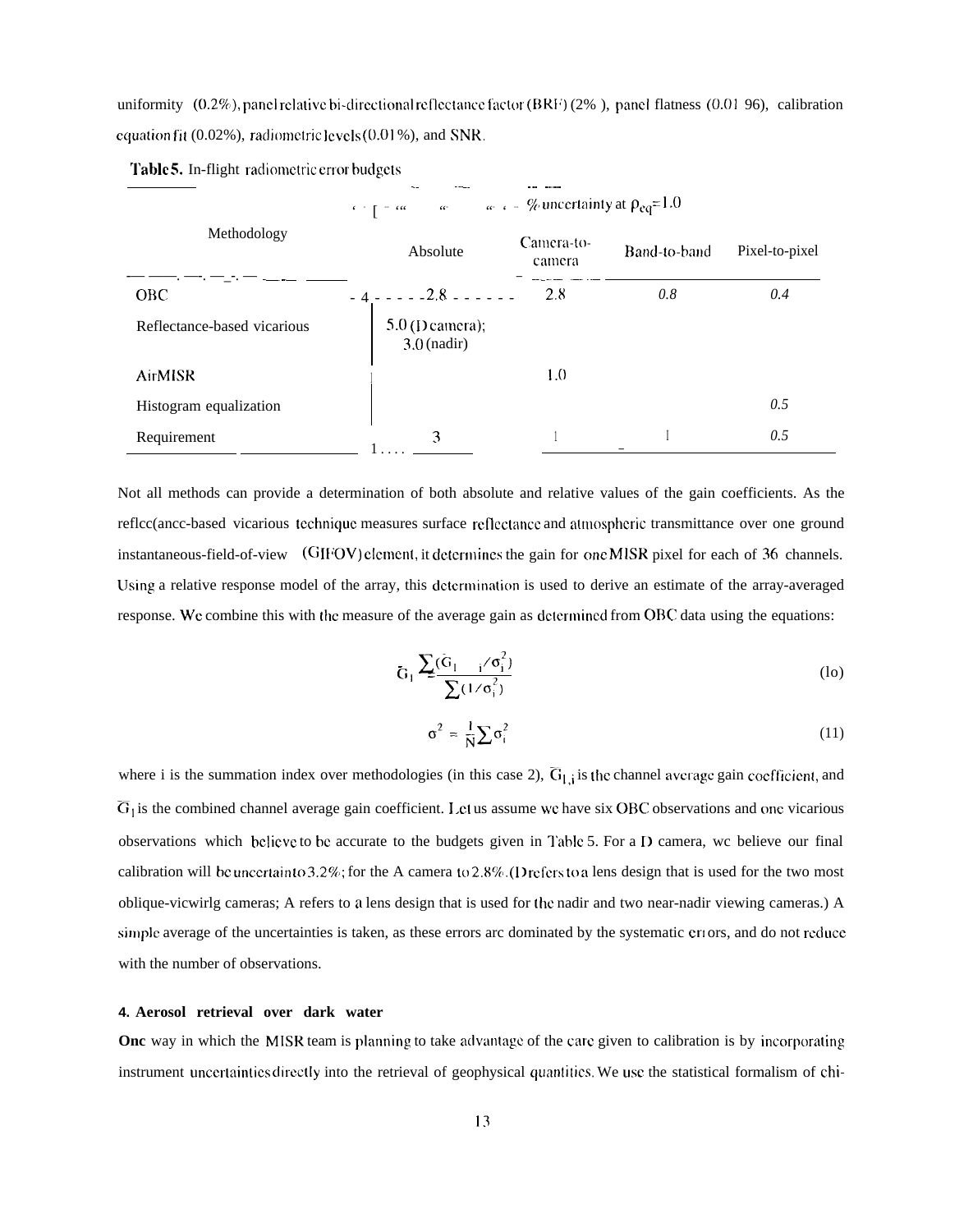squared tests. In our aerosolietrievals, for example, we compare the measured radiances with model radiances, calculated for a range of possible acrosolamounts, compositions, and size distributions. In the chi-squared tests, if the difference between the measured radiances and a comparison model are comparable to the instrument uncertainty, agreement between the mode] and the observation is judged to be significant. Absolute, camera-to-camera, and bandto-band instrument uncertainties are automatically read from the radiometric calibration files into the MISR retrieval algorithm, anti arc used in calculating the chi-squared test variables. Examples of this can be found in land-sur face, cloud, and acrosol retrieval algorithms. One specific example is described bet-c.

The MISR approach to retrieving aerosol over dark water is described in [7] and [12]. The algorithm compares top-ofatmosphere (TOA) measured reflectances with those computed from a model atmosphere. Each model atmosphere, in turn, is computed by varying the aerosol optical depth, effective article radius, and the real and imaginary indices of refraction. Four specific tests arc used to dccide whether a comparison model is consistent with the measurements. Each test is based upon the  $\chi^2$  statistical formalism [13].

The first criterion to be used to find the best-fit[ing optical depth is minimization of the reduced  $\chi^2_{\rm abs}$  parameter, calculated as a function of optical depth as follows:

$$
\chi_{\text{abs}}^2(\tau) = \frac{\sum_{\lambda = 3}^{4} \left[ \sum_{j=1}^{9} w_j \cdot \frac{\left[ \rho_{\text{MISR}}(\lambda, j) - \rho_{\text{model}}(\lambda, j) \right]^2}{\sigma_{\text{abs}}^2(l, j)} \right]}{\sum_{\lambda = 3}^{4} \left[ \sum_{j=1}^{9} w_j \right]}
$$
(12)

where  $\rho_{MISR}$  are MISR equivalent reflectances, computed by taking the median over the subregions in the 17.6 km x 17.6 km region which passed through all screens,  $p_{model}$  are the model TOA equivalent reflectances for the aerosol mixture, and  $\sigma_{abs}$  is the absolute radiometric uncertainty in  $\rho_{MISR}$ . The sum over j corresponds to the cameras and the sum over  $\lambda$  corresponds to wavelength, and for- dark water includes only bands 3 and 4, the wavelengths at which the dark water surface is assumed to have negligible reflectance. Eqn. 12 also contains weighting factors  $w_i$ . For the dark waler retrievals, the  $w_i$ 's are the inverse of the cosine of the view angle of camera j, providing a greater weighting of the more oblique cameras to take advantage of the longer atmospheric slant path

The value of  $\sigma_{abs}$  is obtained by using calibration uncertainty information provided in the MISR Ancillary Radiometric Product. To calculate  $\sigma_{abs}$  corresponding to equivalent reflectance  $\rho_{MISR}$ , we first linearly interpolate the tabulated values of  $\varepsilon_{abs\,am\,ind}$  and SNR<sub>4x4</sub> to this equivalent reflectance. Denoting these interpolated values  $\varepsilon_{abs\,-am}$  ind  $(\rho_{MISR})$ and SNR<sub>4x4</sub>( $\rho_{MISR}$ ), We then have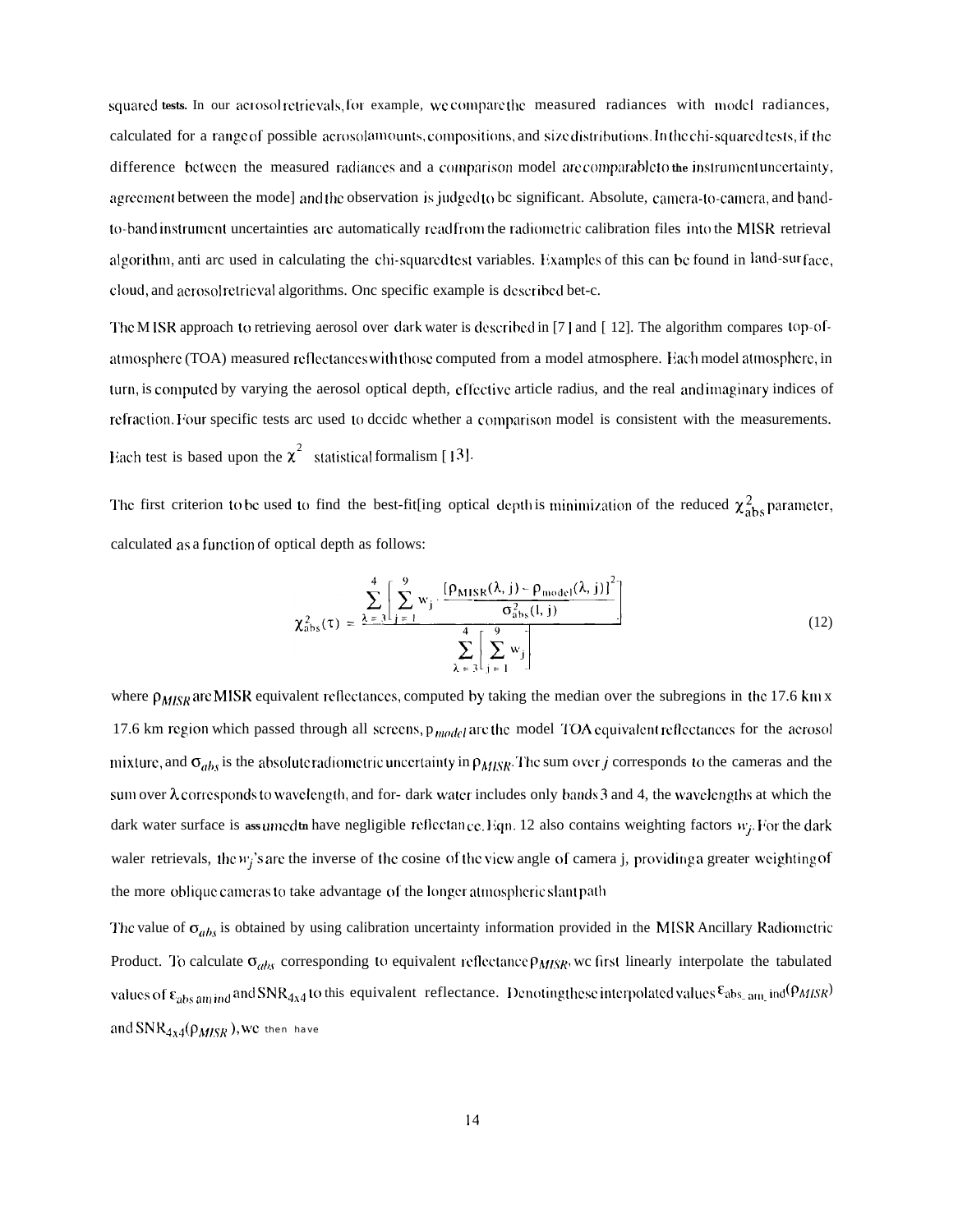$$
\sigma_{\text{abs}}^2 = \rho_{\text{MISR}}^2 \left\{ \left( \frac{\varepsilon_{\text{abs\_aun\_ind}} (\rho_{\text{M IB R}})}{100} \right)^2, \frac{1}{\text{SNR}_{4x4}(-\rho_{\text{MISR}})} \right)^2 \right\}
$$
(13)

Once  $\chi^2_{\rm abs}$  has been minimized, its absolute value establishes whether the candidate aerosol model provides a good fit to the measurements. In theory, a value of  $\chi^2 \leq i$  indicates a good fit. However, to allow for unmodeled sources of uncertainty a value of  $\chi^2 \leq 2$  is defined as an acceptable fit.

 $\ddot{\phantom{0}}$ 

The second test makes usc of the angular shape normalized to a reference camera (refcam), which emphasizes camerato-camera geometric differences:

$$
\chi_{\text{geom}}^2(\tau) = \frac{\sum_{\lambda=3}^4 \left[ \sum_{j=1}^8 \frac{\left( \frac{\rho_{\text{MISR}}(\lambda, j) - \rho_{\text{model}}(\lambda, j)}{\rho_{\text{MISR}}(\lambda, \text{refcam}) \right) \rho_{\text{model}}(\lambda, \text{refcam})}{\sigma_{\text{geom}}^2(1, j)} \right]}{\sum_{\lambda=3}^4 \left[ \sum_{j=1}^8 w_j \right]}
$$
(14)

where  $\sigma_{geom}$  are a fedimentionless quantity) is the uncertainty in the measured camera-to-camera equivalent reflectance ratio, given by:

$$
\sigma_{\text{geom}}^2(\lambda, j) = \frac{\sigma_{\text{cam}}^2(\lambda, j)}{\rho_{\text{MISR}}^2(\lambda, \text{refcam})} \cdot \frac{\rho_{\text{MISR}}^2(\lambda, j)}{\rho_{\text{MISR}}^2(\lambda, \text{refcam})} \frac{\sigma_{\text{cam}}^2(\lambda, \text{refcam})}{\rho_{\text{MISR}}^2(\lambda, \text{refcam})}
$$
(is)

in which  $\sigma_{cam}$  is the relative camera-to-camera calibration uncertainty in the equivalent reflectance  $\rho_{MISR}$ . Eqn. 15 is derived by propagating the instrument errors [13]. The summation j over cameras excludes camera refcam. This reference camera is preferentially An (the nadir). For dark water, the summation over  $\lambda$  in Eqn. 14 includes only bands 3 and 4.

The value of  $\sigma_{cam}$  is obtained by using calibration uncertainty information provided in the MISR Ancillary Radiometric Product. To calculate  $\sigma_{cam}$  corresponding to equivalent reflectance  $\rho_{MISR}$ , we again linearly interpolate. This is now done to obtain the values  $\varepsilon_{\text{cam\_am\_ind}}$  anti  $\text{SNR}_{4\times 4}$  at this equivalent reflectance, Denoting these interpolated values  $\epsilon_{\text{cam\_am\_ind}}(\rho_{MISR})$  and  $\text{SNR}_{4 \times 4}(\rho_{MISR})$ , we then have

$$
\sigma_{\text{cam}}^2 = \rho_{\text{MISR}}^2 \left\{ \left( \frac{\varepsilon_{\text{cam\_and}} (\rho_{\text{MISR}})}{100} \right)^{-1} \left( \frac{1}{\text{SNR}_{4x4}(\rho_{\text{MISR}})} \right)^2 \right\}
$$
(16)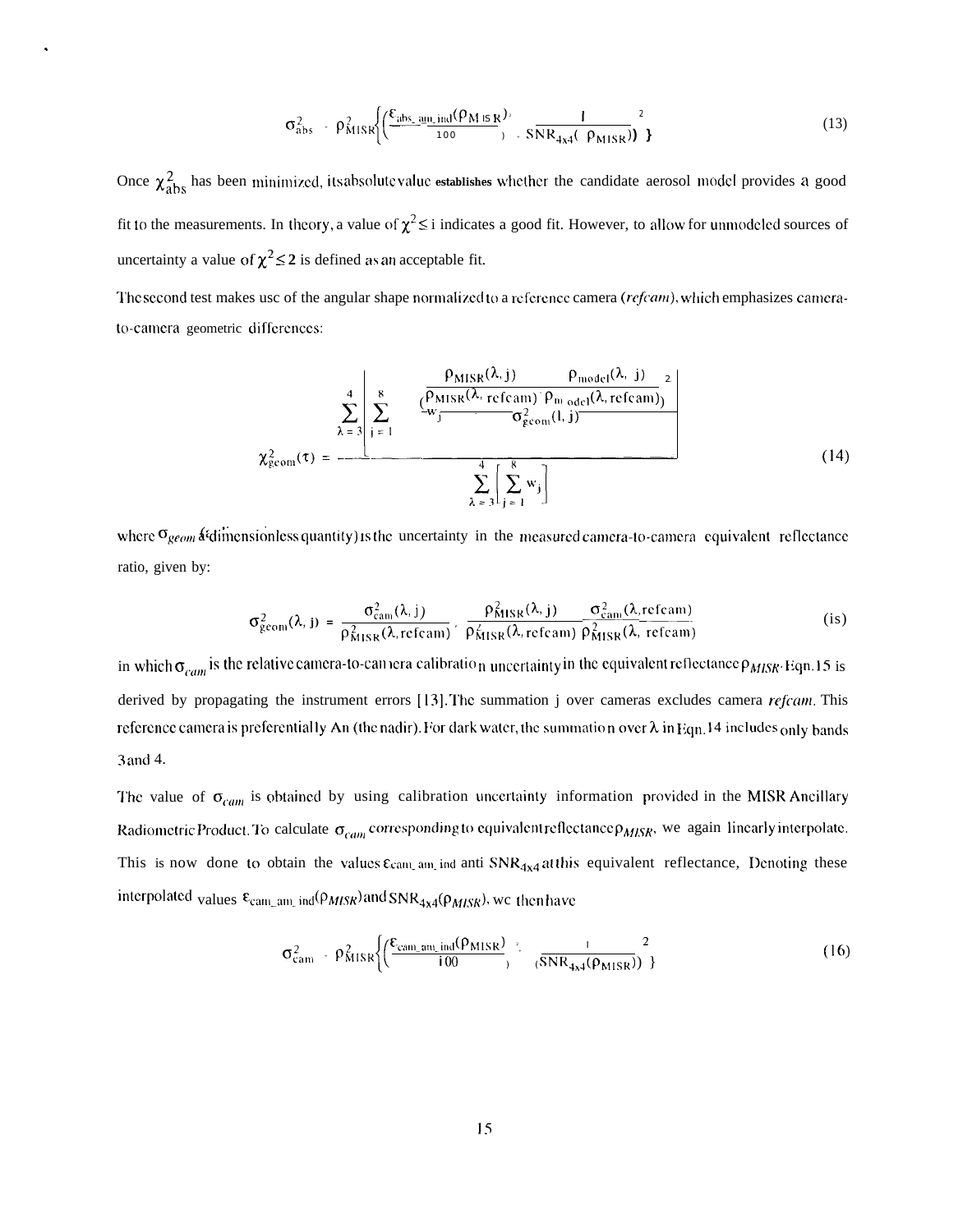1'wo other goodness-of-fit parameters are the angular shape 01 the spectral ratio relative to Band  $3,\chi^2_{\rm spec}$ , anti a maximum deviation parameter,  $\chi_{maxdev}^2$ , or the channel at which the observed equivalent reflectance is most different from the model equivalent reflectance.

Successful aerosol models are those for which all four metrics,  $\chi^2_{\text{abs}}, \chi^2_{\text{geom}}, \chi^2_{\text{spec}}$ , and  $\chi^2_{\text{maxdev}}$  are  $\leq$  the threshold value of 2. This threshold value may be adjusted pending further theoretical sensitivity studies and experience with actual MISR data.

Acknowledgments. The work described in this paper is being carried out by the Jet Propulsion 1.aboratory, California Institute of Technology, under contract with the National Aeronautics anti Space Administration.

#### **References**

- i. D. Diner, J. Beckert, T. Reilly, 'T. Ackerman, C. Bruegge, J. Conel, R. Davies, S. Gerstl, H. Gordon, R. Kahn, J. Martonchik, J.-P. Muller, R. Myneni, B. Pinty, P. Sellers, and M. Verstraete, "Muiti-angle Imaging SpectroRadiometer instrument description and experiment overview," submitted IEEE Trans. Geosci. Remote Sensing, special EOS issue, 1998.
- 2. Carol J. Bruegge, Valerie G. Duval, Nadine L. Chrien, Robert P. Korechoff, Barbara J. Gaitley, and Eric B. Hochberg, "MISR prelaunch instrument calibration and characterization results, "submitted IEEE Trans. Geosci. Remote Sensing, special EOS issue, 1998.
- 3. C.J. Bruegge, V.G. Duval, N. I.. Chrien, and D.J. Diner, "Calibration Plans for the Multi-angle Imaging SpectroRadiometer (M ISR),"Metrologia, 30(4), 2 i 3-22 i, 1993.
- 4. N.P. Fox and J.E. Martin, Appl. Opt., Vol 29(3 1), 4686-4692, 1990.
- 5. J. Geist, E.F. Zalewski, anti A.R. Schaefer, Appl. Opt. 19, 3795, 1980.
- 6. R.M. Woodhouse, C.J. Bruegge, B.J. Gaitley, G. Saghri, and N. Chrien, "Multi-angle Imaging SpectroRadiometer (MISR) Ancillary Radiometric Product (ARP)," Earth Observing System II, Proc. SPIE 3117, San Diego, CA, **July 1997.**
- 7. J.V. Martonchik, D.J. Diner, R. Kahn, M. Verstracte, B. Pinty, H. Gordon, and T. Ackerman, "Techniques for the retrieval of aerosol properties over land and ocean using multi-angle imaging, " submitted IEEE Trans. Geosci. Remote Sensing, special EOS issue, 1998.
- 8. J. Martonchik, D. Diner, B. Pinty, M. Verstracte, H. Gordon, R. Myneni, anti Y. Knyazikhin. "Determination of land anti ocean reflective and radiative properties using multi-angle measurements, " submitted IEEE Trans. Geosci. Remote Sensing, special FOS issue, 1998.